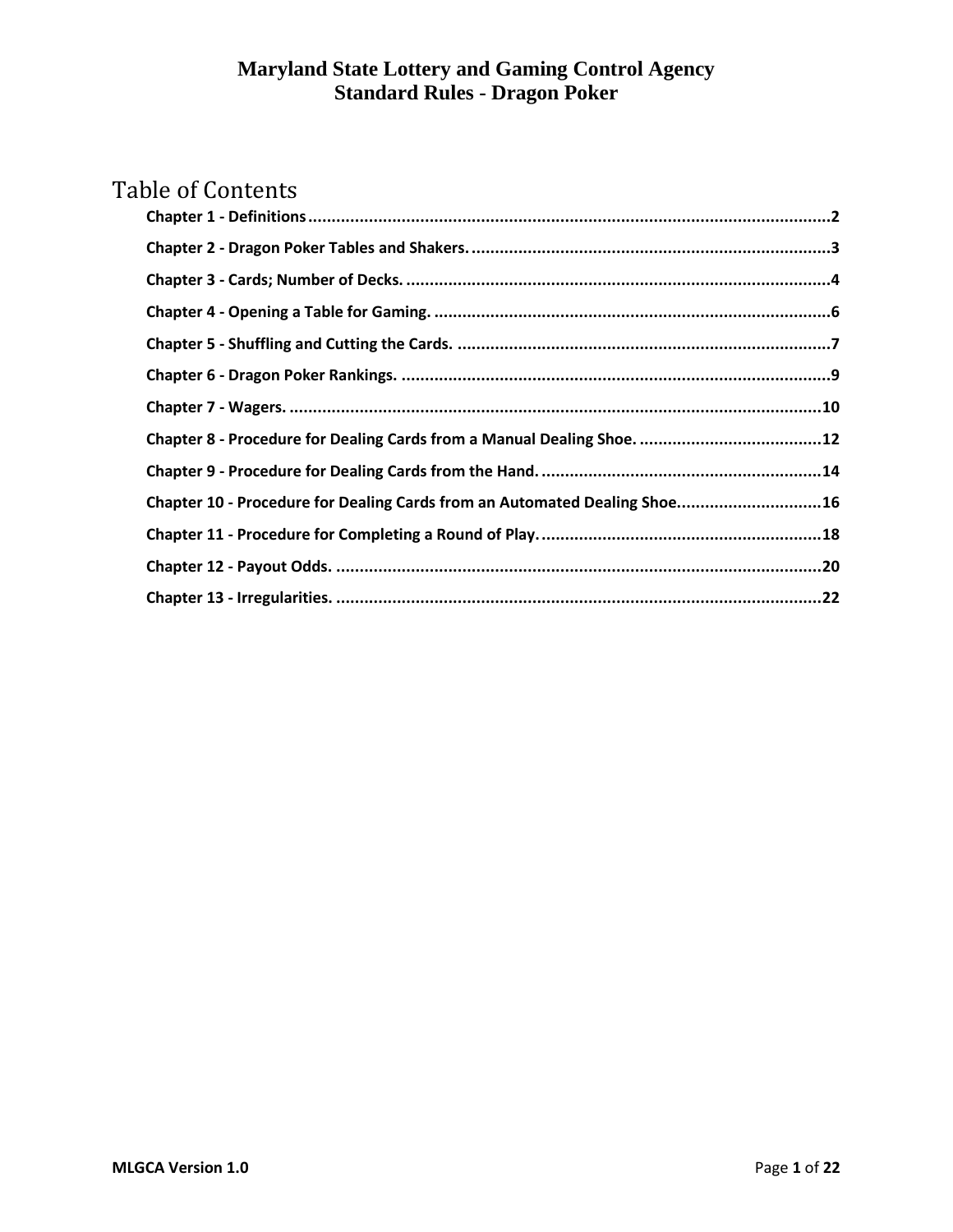## <span id="page-1-0"></span>**Chapter 1 - Definitions**

A. In this chapter the following terms have the meanings indicated.

B. Terms Defined.

(1) "Ante" and "Ante Bonus" means the initial wagers a player must make prior to any cards being dealt.

(2) "Three Card Bonus" means an additional, optional wager the player may make prior to any cards being dealt.

(3) "Play" means a wager that the player has the option to make after they inspect their cards and decide to either fold their hand and forfeit their Ante and Ante Bonus Wager or make the "Play" wager and compete against the dealer's hand.

(4) "Dragon Bet" means an optional wager based on the amount and type of Dragon cards in the player's hand.

(5) "Dealer Hand" means the three cards the dealer receives.

(6) "Fold" means to forfeit the Ante and Ante Bonus Wagers.

(7) "Rank" or "ranking" means the relative position of a card or hand.

(9) "Round of play" or "round" means one complete cycle of play during which all players playing at the table have placed one or more wagers, been dealt a hand, decided to make a Play wager or fold, and had their wagers paid or collected.

(10) "Stub" means the remaining portion of the deck after all the cards in the round have been dealt.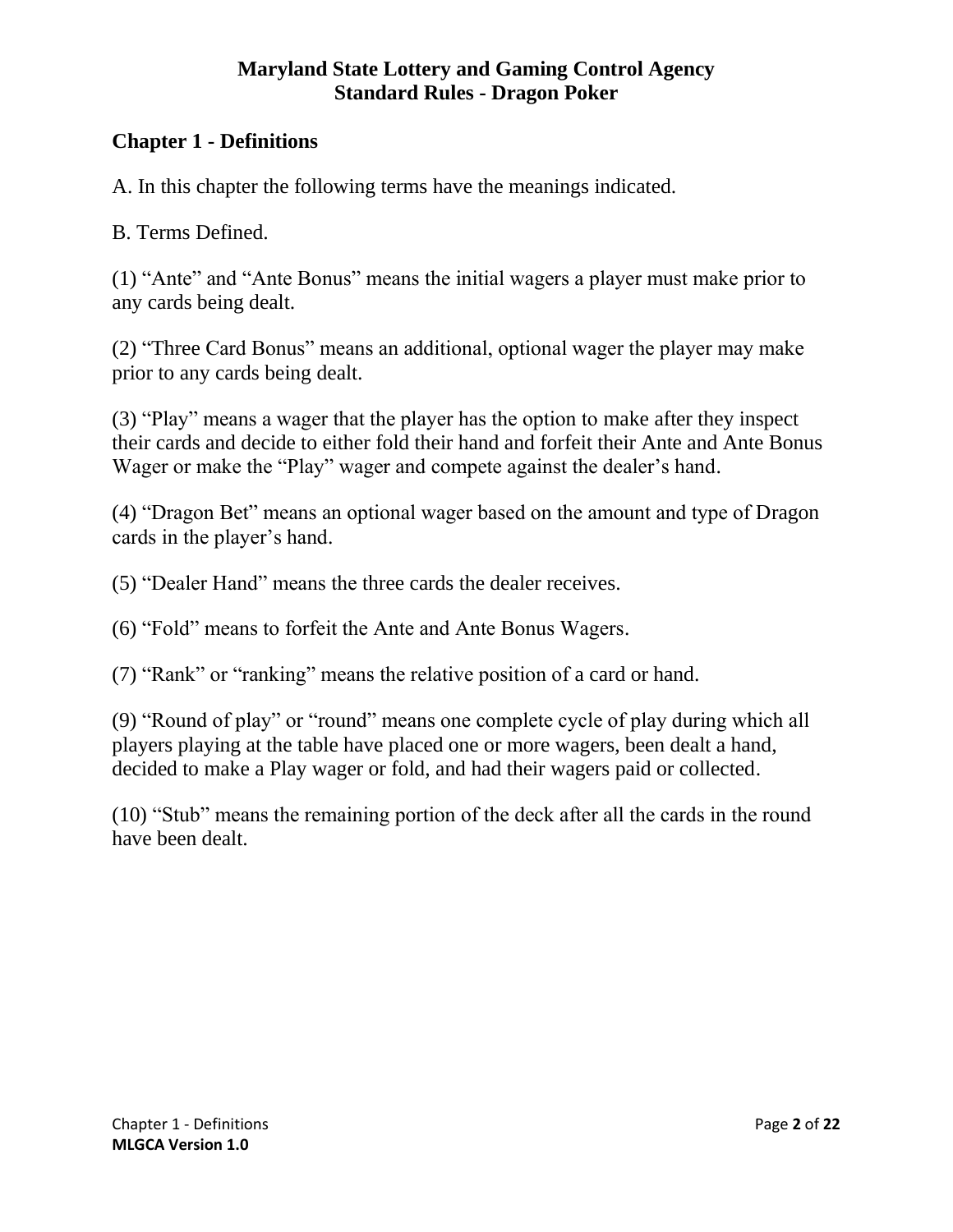#### <span id="page-2-0"></span>**Chapter 2 - Dragon Poker Tables and Shakers.**

A. Dragon Poker shall be played at a table having betting positions for no more than six players on one side of the table and a place for the dealer on the opposite side of the table.

B. The layout for a Dragon Poker table shall be submitted to the Commission for approval and contain at least:

(1) The name or logo of the facility operator;

(2) Five separate betting areas designated for the placement of the Ante, Ante Bonus, Three Card Bonus, Dragon Bet, and Play Wagers for each player;

(3) Inscriptions that advise a player of the payout odds or amounts for all permissible wagers offered by the facility operator and the phrase "Play Bet Must Equal Ante Bet", except that if the information is not inscribed on the layout, a sign identifying the payout odds or amounts for all permissible wagers shall be posted at each Dragon Poker table; and

C. A Dragon Poker table shall have a:

(1) Drop box and tip box attached on the same side of the gaming table as, but on opposite sides of, the dealer, as approved by the Commission; and

(2) Discard rack securely attached to the top of the dealer's side of the table.

D. The Commission may approve an alternative location for the tip box if a card shuffling device or other table game equipment prevents the placement of the drop box and tip box on the same side of the gaming table as, but on opposite sides of, the dealer.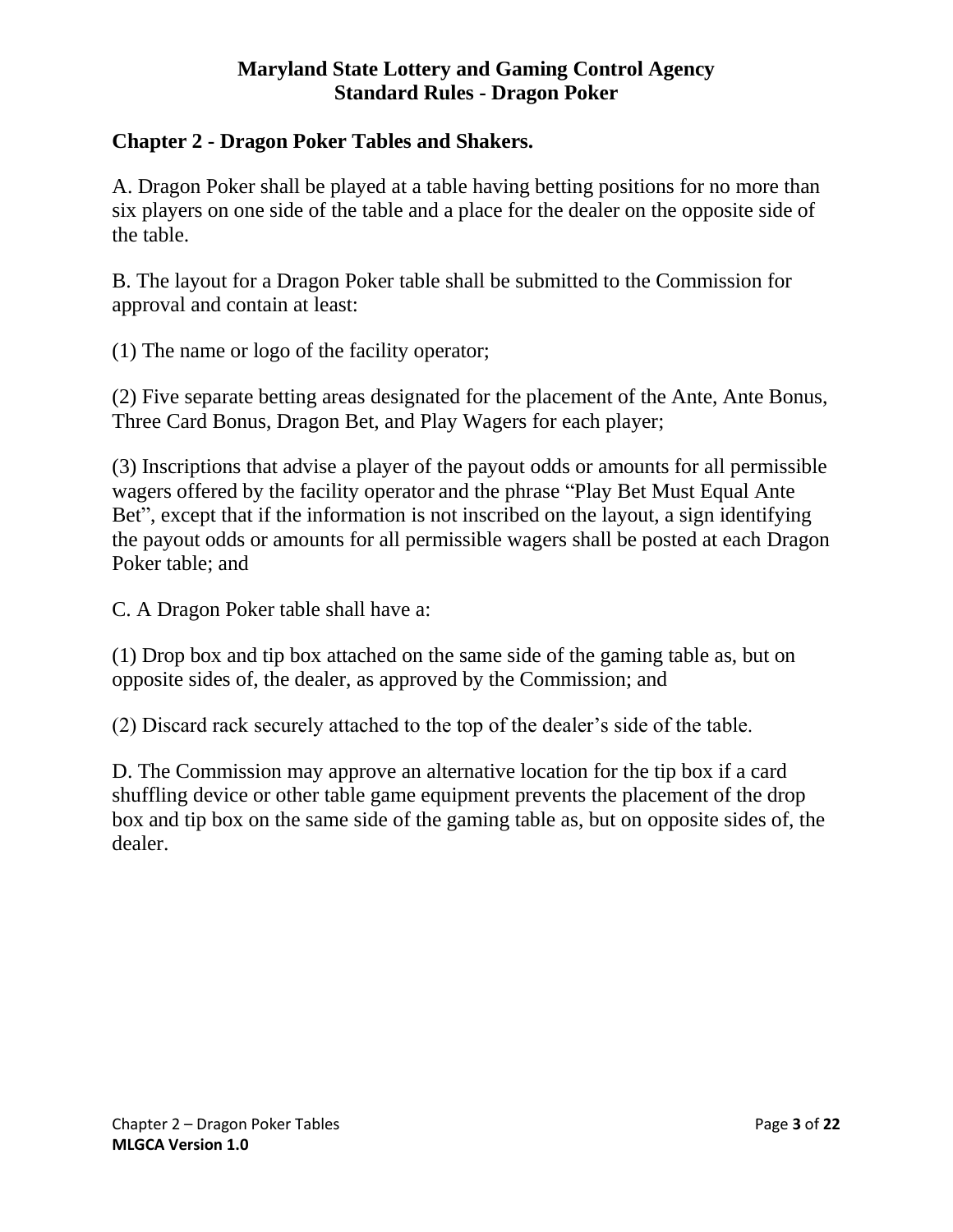## <span id="page-3-0"></span>**Chapter 3 - Cards; Number of Decks.**

(b) The ranking of the cards is Dragon, Phoenix, Tiger, Panda, Monkey, and Rabbit (c) The Gold Dragon can be used as a wild card for any of the characters or can be used as a dragon. If it is used as a Dragon, it remains a Gold Dragon.

A. Except as provided in §B in this chapter:

(1) Dragon Poker shall be played with one deck of 53 customized cards;

(2) The cards of a deck shall be identical in appearance;

(3) A deck shall contain:

- (a) A total of Seven Dragon cards including;
- (i) Three Red Dragon cards;
- (ii) Three Blue Dragon cards; and
- (iii) One Gold Dragon card;
- (b) Seven Phoenix cards;
- (c) Eight Tiger cards;
- (d) Nine Panda cards;
- (e) Ten Monkey cards; and
- (f) Twelve Rabbit cards;

B. If an automated card shuffling device is utilized, Dragon Poker may be played with two decks of cards that meet these requirements:

(1) The cards in each deck are the same design, except that the backs of the cards in one deck shall be of a different color than the cards in the other deck;

(2) One deck of cards shall be shuffled and stored in the automated card shuffling device while the other deck is being used to play the game;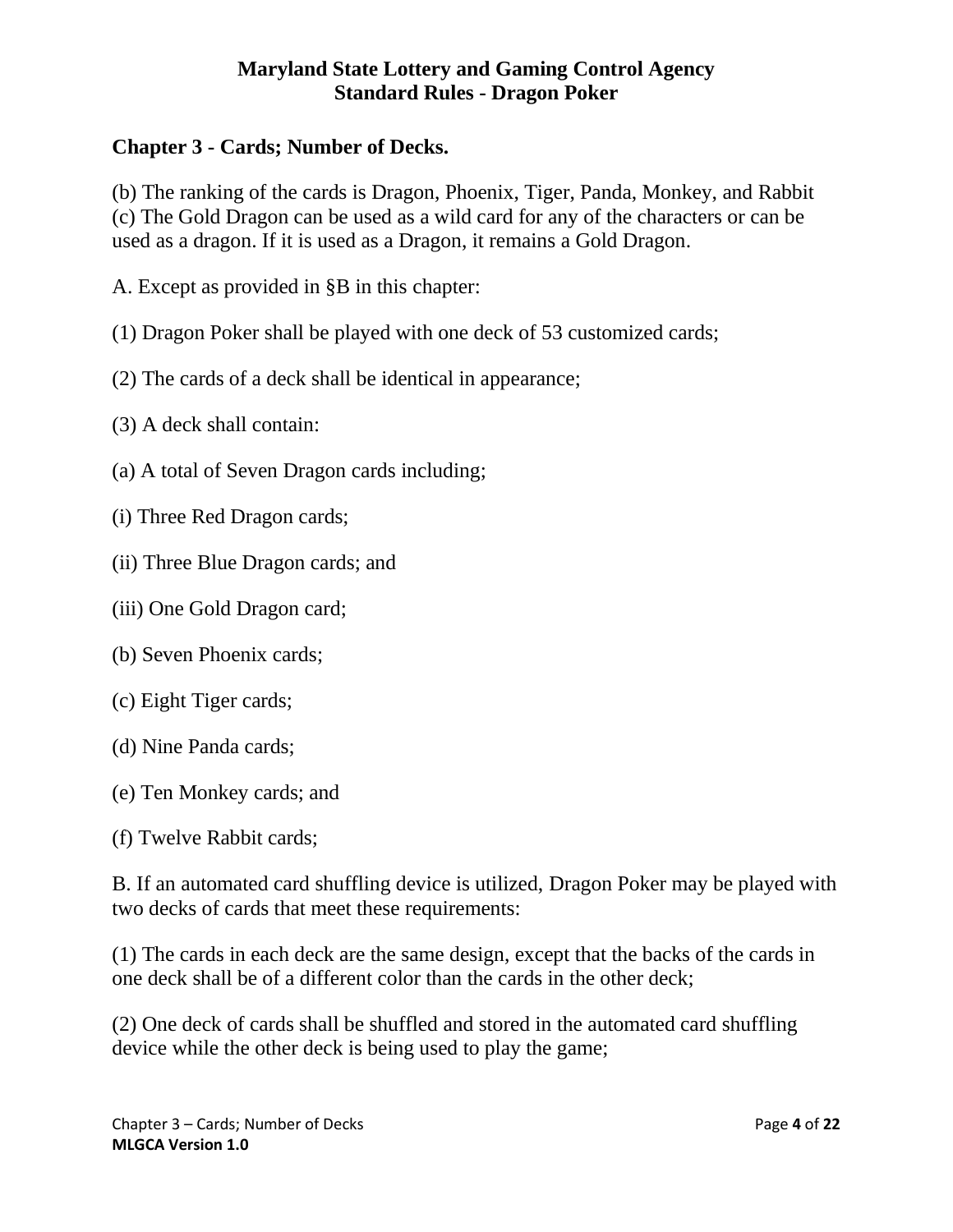(3) Both decks of cards shall be continuously alternated in and out of play, with each deck being used for every other round of play; and

(4) The cards from only one deck may be placed in the discard rack at any given time.

C. The decks of cards used in Dragon Poker shall be changed:

(1) At least every 4 hours if the cards are dealt by hand; or

(2) At least every 8 hours if the cards are dealt from a manual or automated dealing shoe.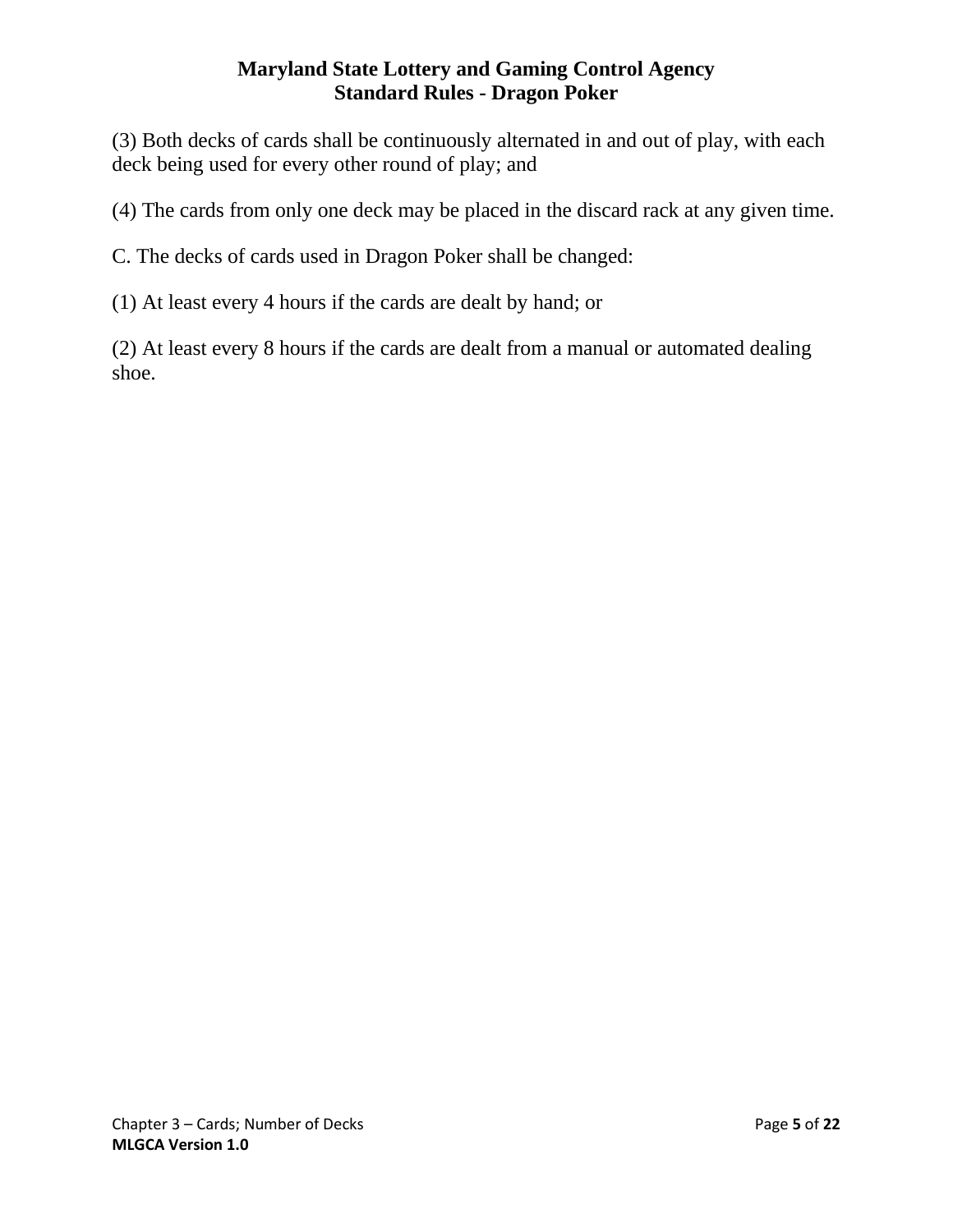## <span id="page-5-0"></span>**Chapter 4 - Opening a Table for Gaming.**

A. After receiving one or more decks of cards at the table, the dealer shall inspect the cards for any defects and a floorperson assigned to the table shall verify the inspection.

(1) After the cards are inspected, the cards shall be spread out face up on the table for visual inspection by the first player to arrive at the table.

(2) The cards shall be spread in horizontal fan shaped columns by deck according to suit.

C. After the first player arriving at the table is afforded an opportunity to visually inspect the cards, the dealer shall:

- (1) Turn the cards face down on the table;
- (2) Mix the cards thoroughly by a washing them; and
- (3) Stack the cards.

D. After the cards have been stacked, the dealer shall shuffle them in accordance with Chapter 5 – Shuffling and Cutting the Cards; Determining Starting Position.

E. If an automated card shuffling device is utilized and two decks of cards are received at the table, each deck of cards shall be spread for inspection, mixed, stacked and shuffled in accordance with §§A—D of this chapter.

F. If the decks of cards received at the table are preinspected and preshuffled, §§A—E of this chapter do not apply.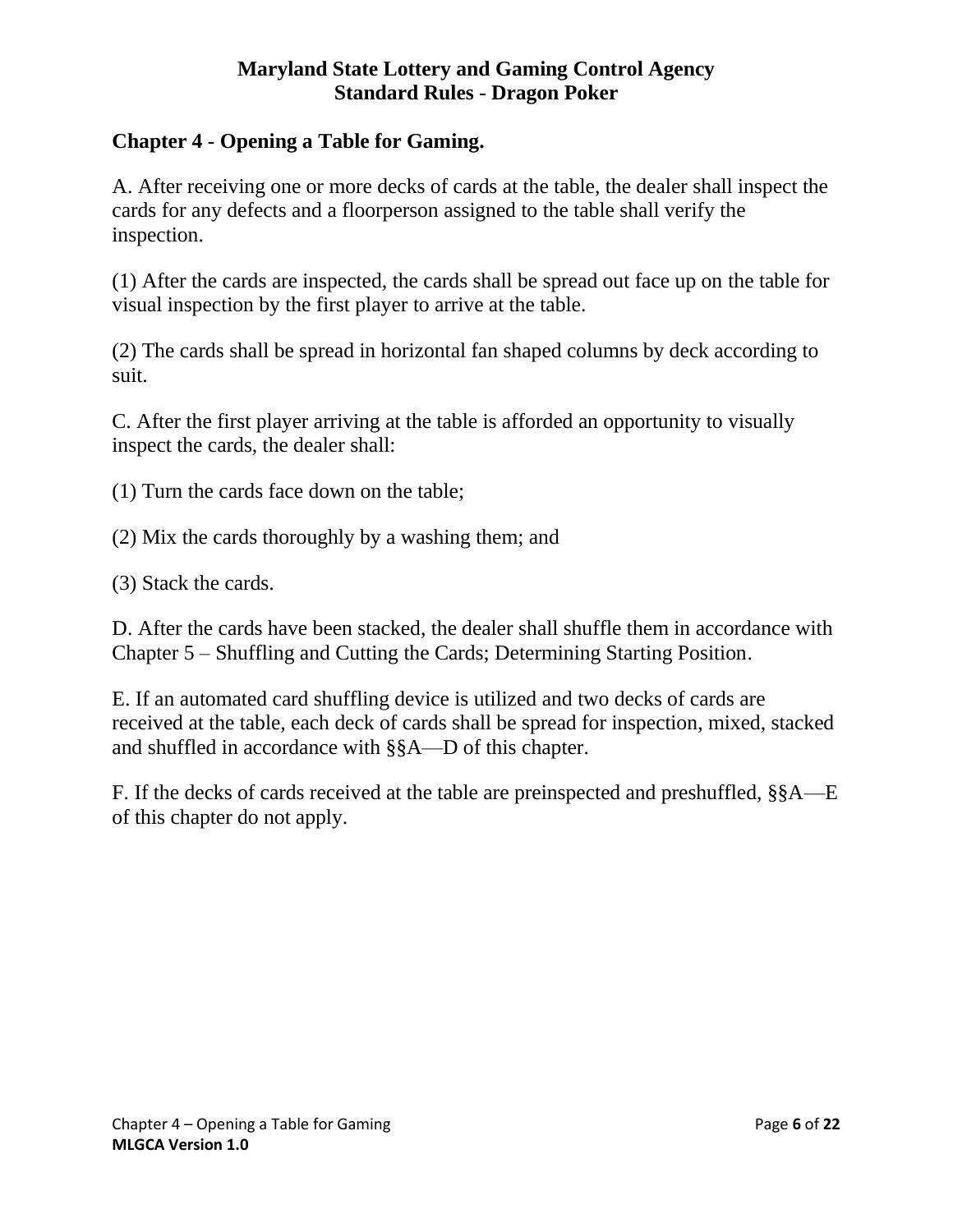## <span id="page-6-0"></span>**Chapter 5 - Shuffling and Cutting the Cards.**

A. Unless the cards were preshuffled, the dealer shall shuffle the cards so they are randomly intermixed, manually or with an automated card shuffling device:

(1) Immediately prior to commencement of play;

(2) After each round of play has been completed; or

(3) When directed by the floorperson or above.

B. Upon completion of the shuffle, the dealer or automated shuffling device shall place the deck of cards in a single stack.

C. The facility operator may use an automated card shuffling device which, upon completion of the shuffling of the cards, inserts the stack of cards directly into a dealing shoe.

D. The deck shall be removed from the table:

(1) If an automated card shuffling device is being used which counts the number of cards in the deck after the completion of each shuffle and indicates whether 53 cards are present; and

(2) Automated card shuffling device reveals that an incorrect number of cards are present.

E. After the cards have been shuffled and stacked, the dealer shall:

(1) If the cards were shuffled using an automated card shuffling device, deal the cards in accordance with Chapters 8 - Procedure for Dealing Cards from a Manual Dealing Shoe, 9 - Procedure for Dealing Cards from the Hand or 10 - Procedure for Dealing Cards from an Automated Dealing Shoe; or

(2) If the cards were shuffled manually or were preshuffled, cut the cards in accordance with the procedures in §F of this chapter.

F. If a cut of the cards is required, the dealer shall place the cover card in the stack at least ten cards in from the top of the stack.

Chapter 5 – Shuffling and Cutting the Cards Page **7** of **22 MLGCA Version 1.0** (1) After the cover card has been inserted, the dealer shall take all cards above the cover card and the cover card and place them on the bottom of the stack.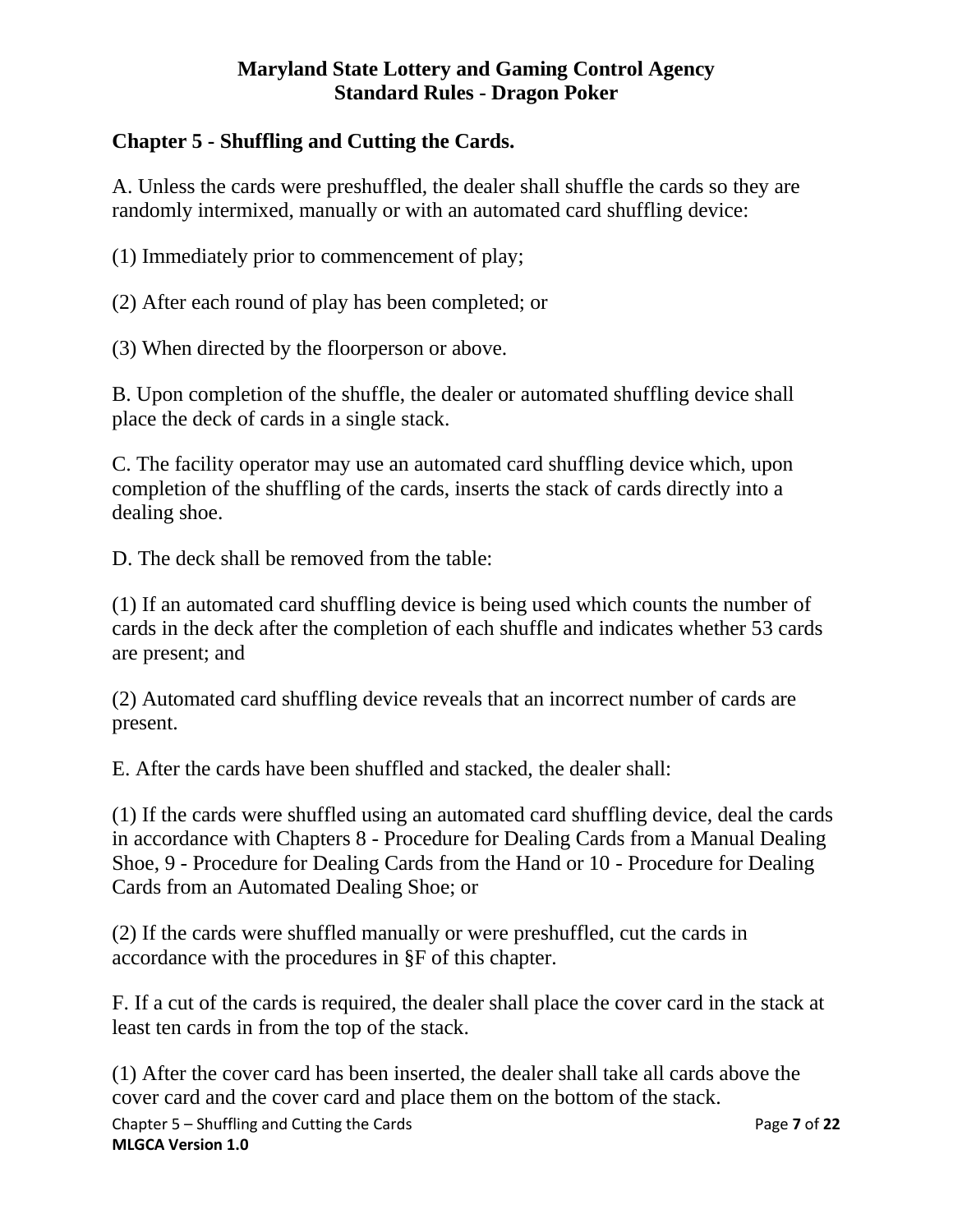(2) The stack of cards shall then be inserted into the dealing shoe for commencement of play.

G. After the cards have been cut and before any cards have been dealt, a floorperson or above may require the cards to be recut if the floorperson determines that the cut was performed improperly or in any way that might affect the integrity or fairness of the game.

H. If there is no gaming activity at a Dragon Poker table which is open for gaming, the dealer shall:

(1) Remove the cards from the dealing shoe and discard rack;

(2) Unless a player requests that the cards be spread face up on the table, spread out the cards on the table face down; and

(3) After the first player arriving at the table is afforded an opportunity to visually inspect the cards, complete the procedures in Chapter 4 - Opening a Table for Gaming.

I. A facility operator may utilize a dealing shoe or other device that automatically reshuffles and counts the cards provided that the device is submitted to the Commission and approved prior to its use in the facility.

J. If a facility operator is utilizing a device approved under §I of this chapter, §§F—H of this chapter do not apply.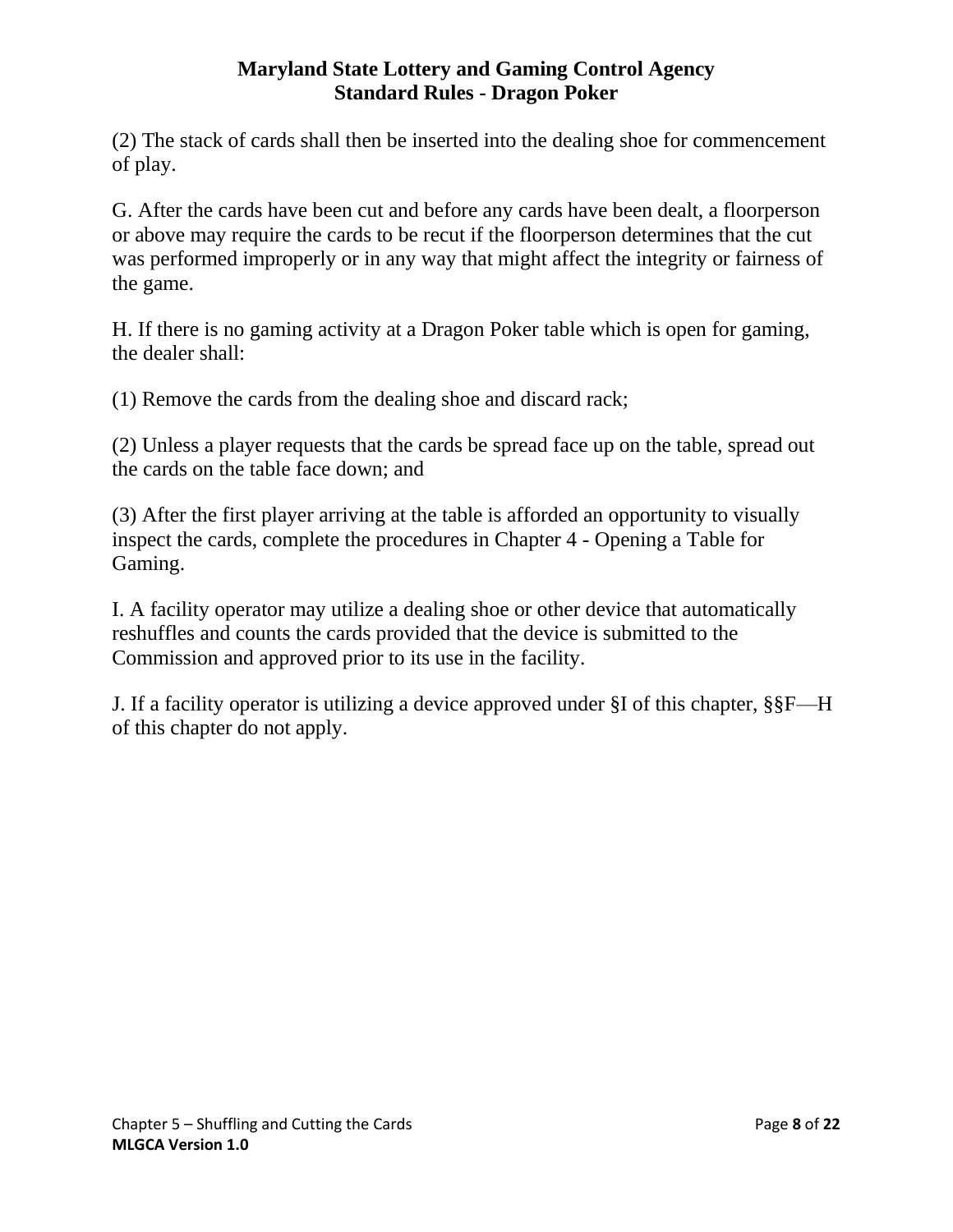#### <span id="page-8-0"></span>**Chapter 6 - Dragon Poker Rankings.**

A. In order of highest to lowest rank, the rank of the cards used in Dragon Poker is: Dragon, Phoenix, Tiger, Panda, Monkey, and Rabbit, and:

(1) Notwithstanding §A of this chapter, a Gold Dragon may be used as a wild card for any other characters or can be used as a Dragon. If it is used as a Dragon, it shall remain a Gold Dragon.

B. The permissible Poker hands at the game of Dragon Poker, in order of highest to lowest rank are:

(1) Trips is a hand consisting of three of the same character with Dragon being the highest-ranking trips followed in order of rank down to Rabbit;

(2) Pair is a hand consisting two cards with the same character with Dragon being the highest-ranking pair followed in order of rank down to Rabbit;

(a)If both the dealer hand and player hand have the same pair, the rank of the third card will decide the higher hand;

(3) High Card is a hand that contains three different characters and is ranked by the highest card in the hand with Dragon being the highest-ranking card followed in order of rank down to Rabbit;

(a) If the player and dealer have the same high card, the rank of the second highest card will determine the higher -ranking hand;

(b) If the highest and second highest cards are the same, the rank of the third card will determine the higher-ranking hand;

(4) In the event that the player and the dealer have hands of the same rank, the hand is a tie.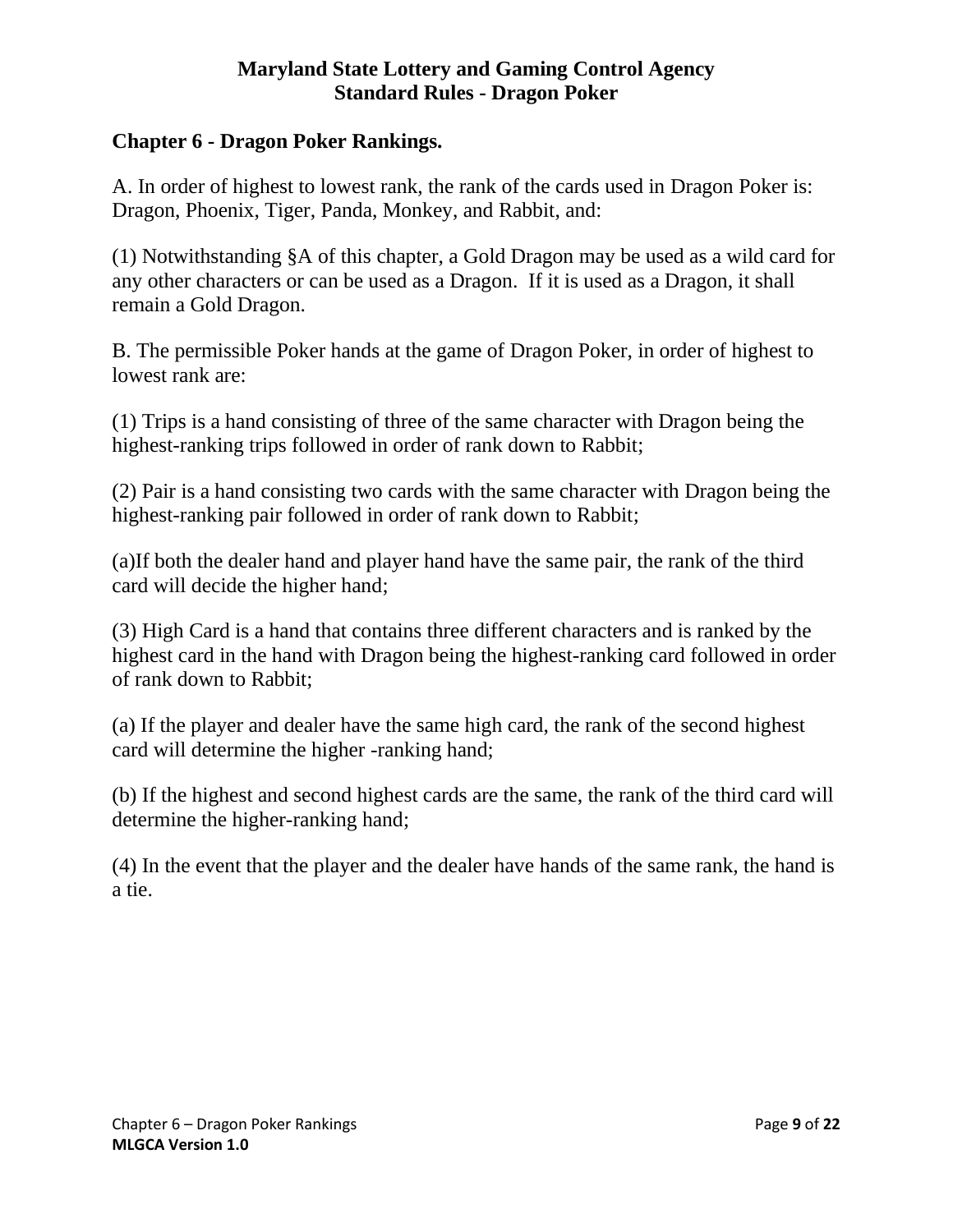## <span id="page-9-0"></span>**Chapter 7 - Wagers.**

A. A player shall make a wager at Dragon Poker by placing a value chip, plaque or other Commission-approved wagering instrument on the appropriate areas of the Dragon Poker layout.

B. A verbal wager accompanied by cash may not be accepted.

C. Only a player who is seated at a Dragon Poker table may wager at the game.

(1) After a player has placed a wager and received cards, the player shall remain seated until the completion of the round of play.

(2) If a player leaves the table during a round of play, a wager made by the player may be considered abandoned and may be treated as a losing wager.

D. Except a Play Wager, a wager shall be placed prior to the dealer announcing "no more bets" in accordance with the dealing procedures in Chapters 8 - Procedure for Dealing Cards from a Manual Dealing Shoe, 9 - Procedure for Dealing Cards from the Hand or 10 - Procedure for Dealing Cards from an Automated Dealing Shoe.

E. Except as provided in Chapter 11 - Procedure for Completing a Round of Play, a wager may not be made, increased or withdrawn after the dealer has announced "no more bets".

F. The following wagers may be placed in the game of Dragon Poker:

(1) A player may compete against the dealer's Dragon Poker hand by placing an Ante Wager and a Ante Bonus Wager in equal amounts, then a Play Wager in accordance with Chapter 11 - Procedure for Completing a Round of Play in an amount equal to the player's Ante Wager;

(2) A player may compete against a posted paytable by placing a Three Card Bonus Wager; and

(3) A player may compete against a posted paytable by placing a Dragon Wager.

(4) If specified in its Rules Submission, a facility operator may offer to each player at a Dragon Poker table the option to make an additional Progressive Payout Wager that the player will receive a Progressive Payout Hand.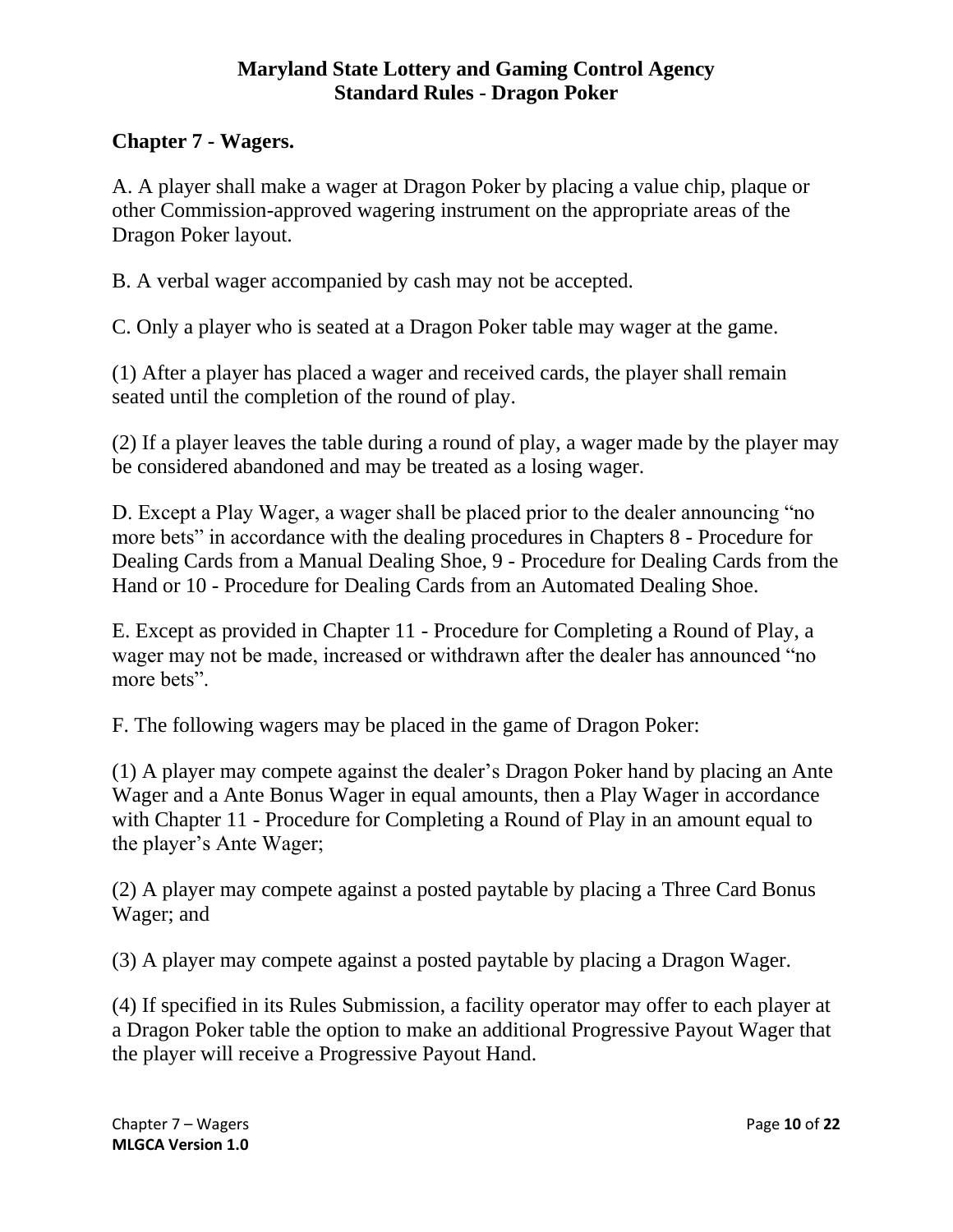G. If specified in its Rules Submission, a facility operator may permit a player to wager on two adjacent betting areas at a Dragon Poker table.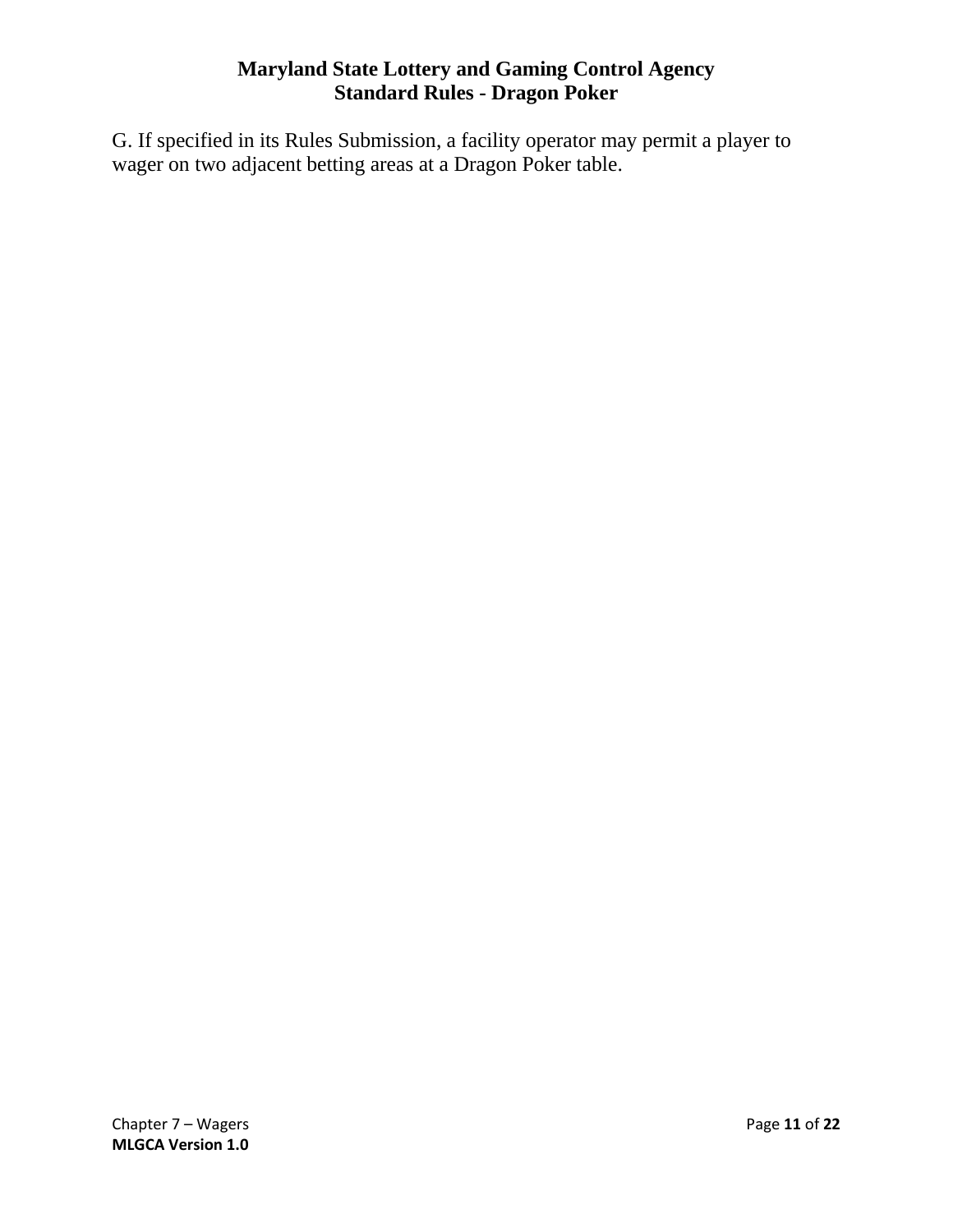## <span id="page-11-0"></span>**Chapter 8 - Procedure for Dealing Cards from a Manual Dealing Shoe.**

A. If a manual dealing shoe is used, it shall be located on the table in a location approved by the Commission.

B. After the procedures required under Chapter 5 – Shuffling and Cutting the Cards; Determining the Starting Position have been completed, the stacked deck of cards shall be placed in the dealing shoe by the dealer or by an automated card shuffling device.

C. Prior to dealing any cards, the dealer shall announce "no more bets".

D. The dealer shall:

(1) Remove each card from the dealing shoe with the hand of the dealer that is closest to the dealing shoe and place each card on the appropriate area of the layout with the opposite hand;

(2) Starting with the player farthest to the dealer's left and continuing around the table in a clockwise manner, deal one card at a time face down to a player who has placed a wager in accordance with Chapter 11 – Procedures for Completing a Round of Play; and

(3) After three cards have been dealt to each player and the dealer, the dealer shall remove the stub from the manual dealing shoe and, except as provided in §F of this chapter, place the stub in the discard rack without exposing the cards.

E. If an automated card shuffling device described in Chapter 5 - Shuffling and Cutting the Cards is not being used, the dealer shall count the stub at least once every 5 rounds of play to determine if the correct number of cards are still present in the deck by counting the cards face down on the layout.

F. If the count of the stub indicates that 53 cards are in the deck, the dealer shall place the stub in the discard rack without exposing the cards.

G. If the count of the stub indicates that the number of cards in the deck is incorrect, the dealer shall determine if the cards were misdealt.

(1) If the cards were misdealt but 53 cards remain in the deck, all hands are void and all wagers shall be returned to the players.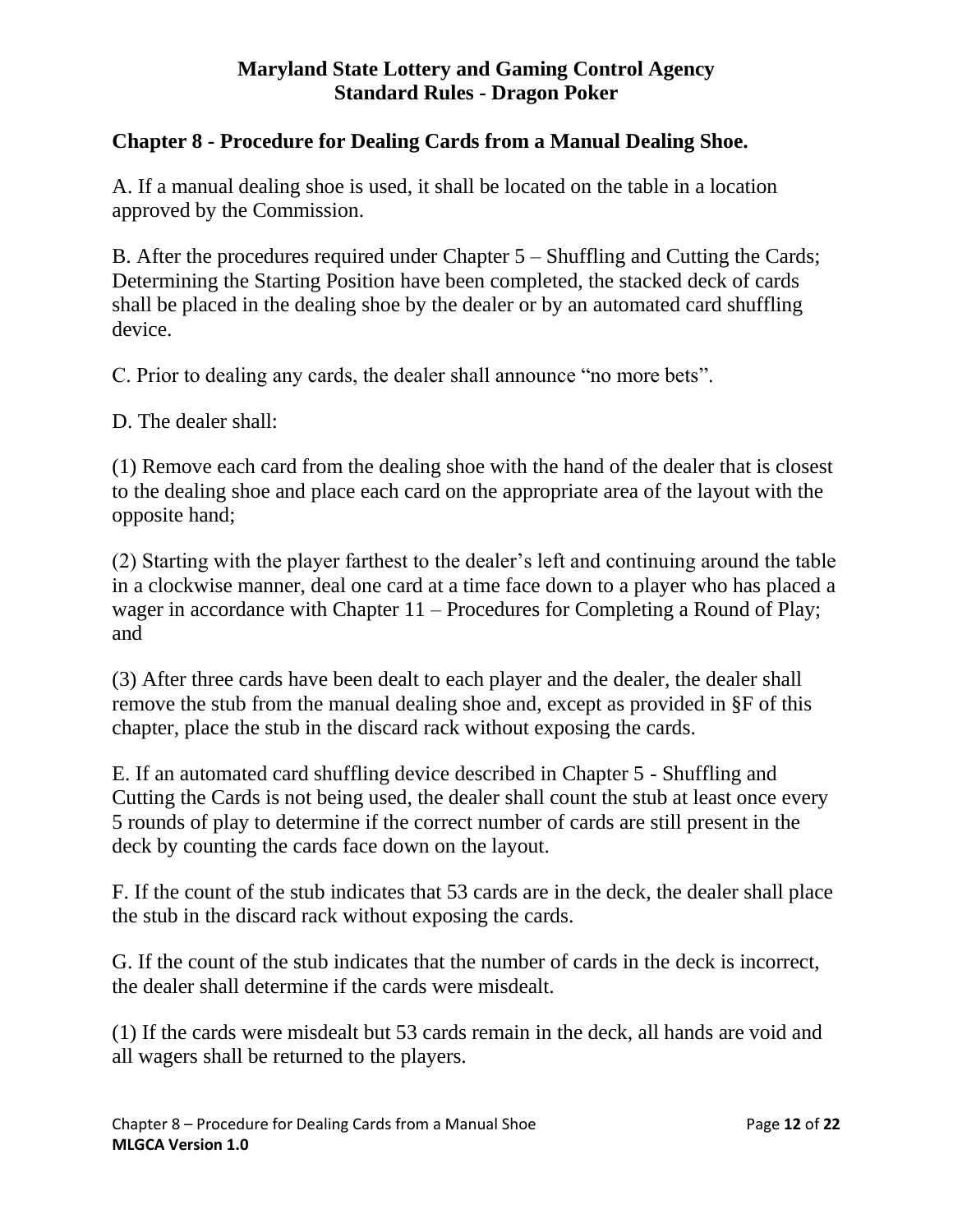(2) If the cards were not misdealt, all hands are void, all wagers shall be returned to the players and the entire deck of cards shall be removed from the table.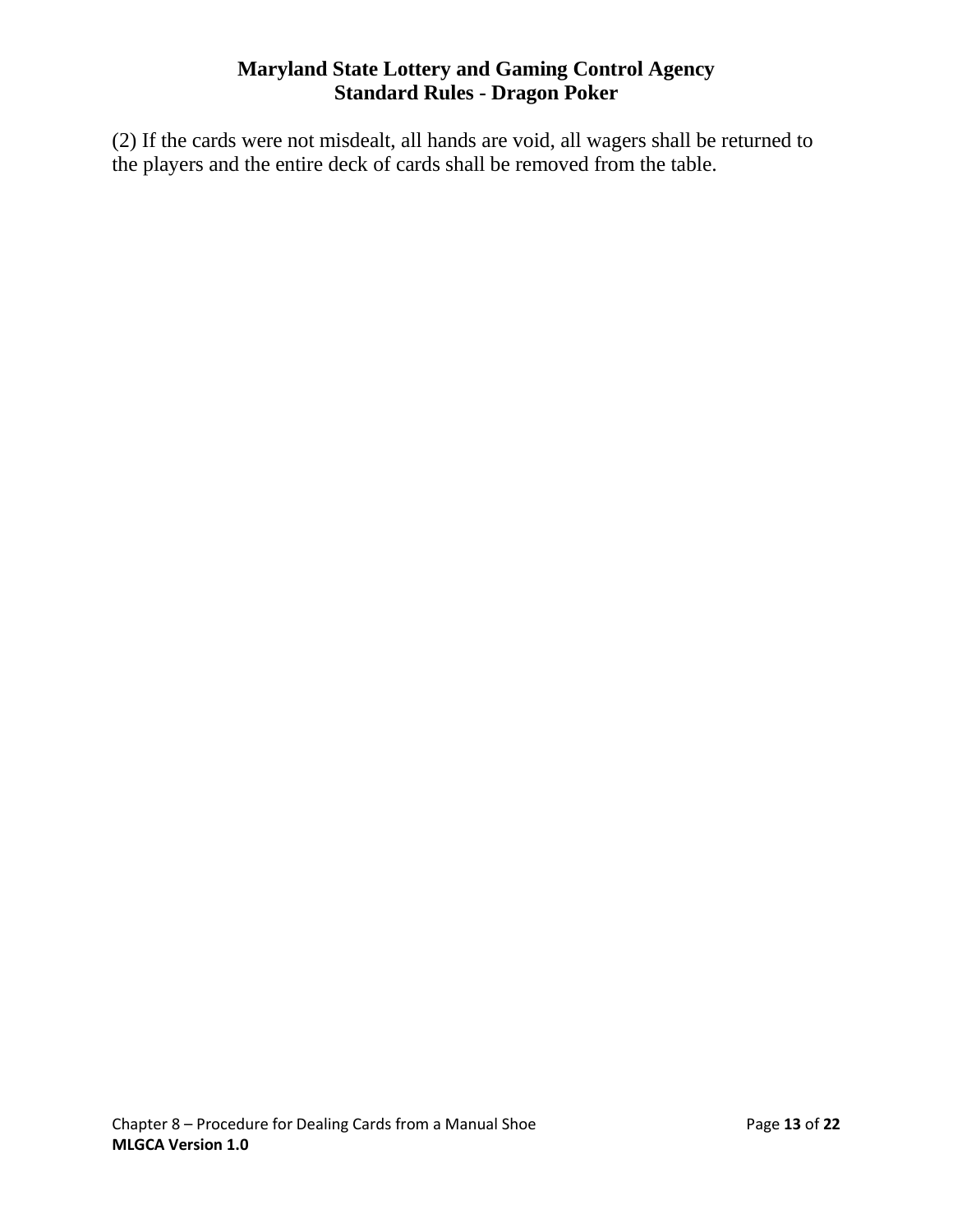## <span id="page-13-0"></span>**Chapter 9 - Procedure for Dealing Cards from the Hand.**

A. If the cards are dealt from the dealer's hand, the following requirements shall be met:

(1) An automated shuffling device shall be used to shuffle the cards.

(2) After the procedures required under Chapter 5 - Shuffling and Cutting the Cards have been completed, the dealer shall place the stacked deck of cards in either hand, and

(a) After the dealer has chosen the hand in which to hold the cards, the dealer shall continue to use that hand whenever holding the cards during that round of play; and

(b) The cards held by the dealer shall be kept over the table inventory container and in front of the dealer at all times.

B. Prior to dealing any cards, the dealer shall announce "no more bets."

C. The dealer shall:

(1) Deal each card by holding the deck of cards in the chosen hand and use the other hand to remove the top card of the deck and place it face down on the appropriate area of the layout;

(2) Starting with the player farthest to the dealer's left and continuing around the table in a clockwise manner, deal one card at a time to each player who has placed a wager in accordance with Chapter 7 -Wagers and to the dealer until each player who placed a wager and the dealer have three cards;

(3) Deal all cards face down; and

(4) After dealing three cards to each player and the dealer, except as provided in §D of this chapter, place the stub in the discard rack without exposing the cards.

D. If an automated card shuffling device described in Chapter 5 - Shuffling and Cutting the Cards is not being used, the dealer shall count the stub at least once every 5 rounds of play to determine if the correct number of cards are still present in the deck by counting the cards face down on the layout.

Chapter 9 – Procedure for Dealing Cards from the Hand Page **14** of **22 MLGCA Version 1.0** E. If the count of the stub indicates that 53 cards are in the deck, the dealer shall place the stub in the discard rack without exposing the cards.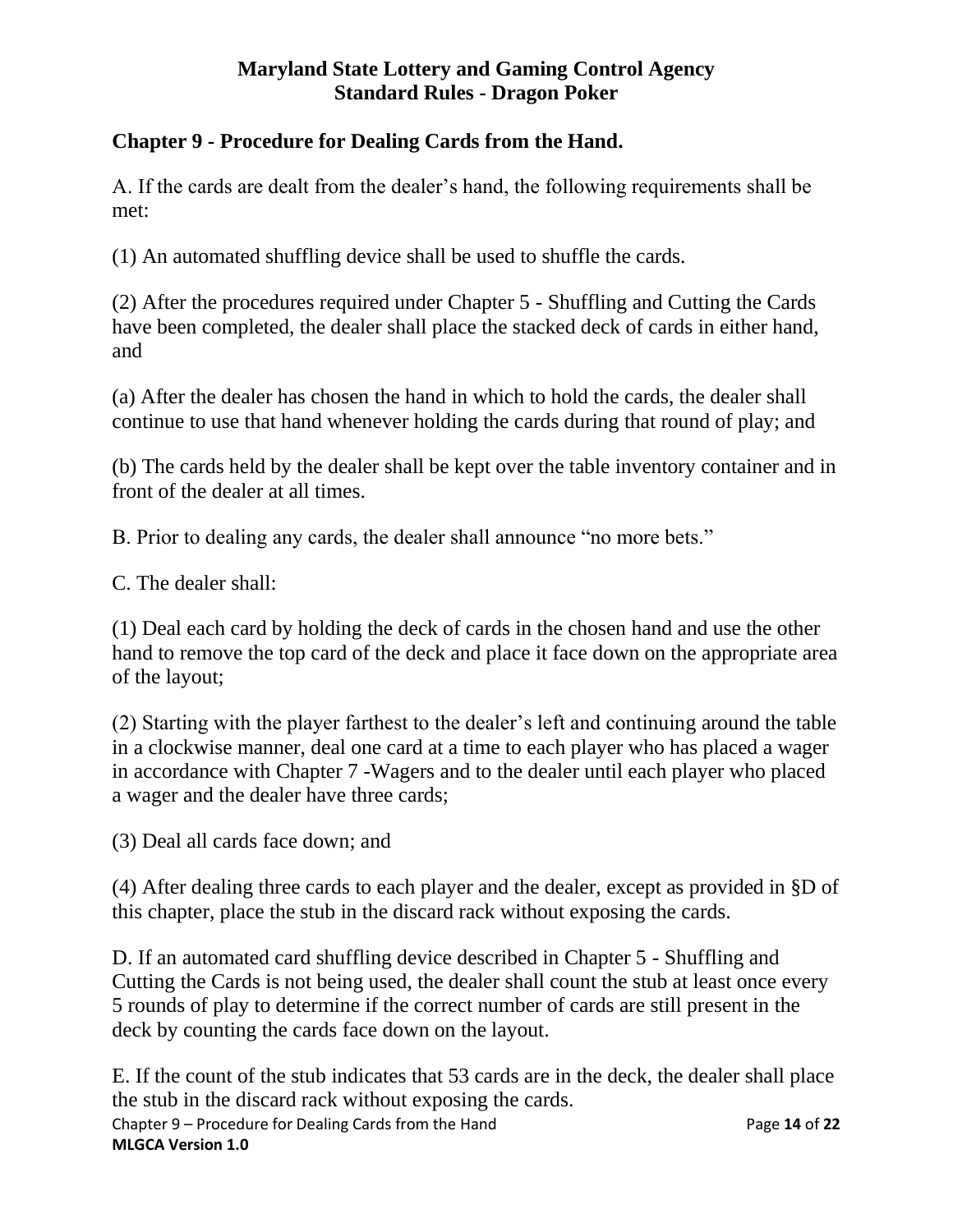F. If the count of the stub indicates that the number of cards in the deck is incorrect, the dealer shall determine if the cards were misdealt.

G. If the cards were misdealt but 53 cards remain in the deck, all hands are void and all wagers shall be returned to the players.

H. If the cards were not misdealt, all hands are void, all wagers shall be returned to the players and the entire deck of cards shall be removed from the table.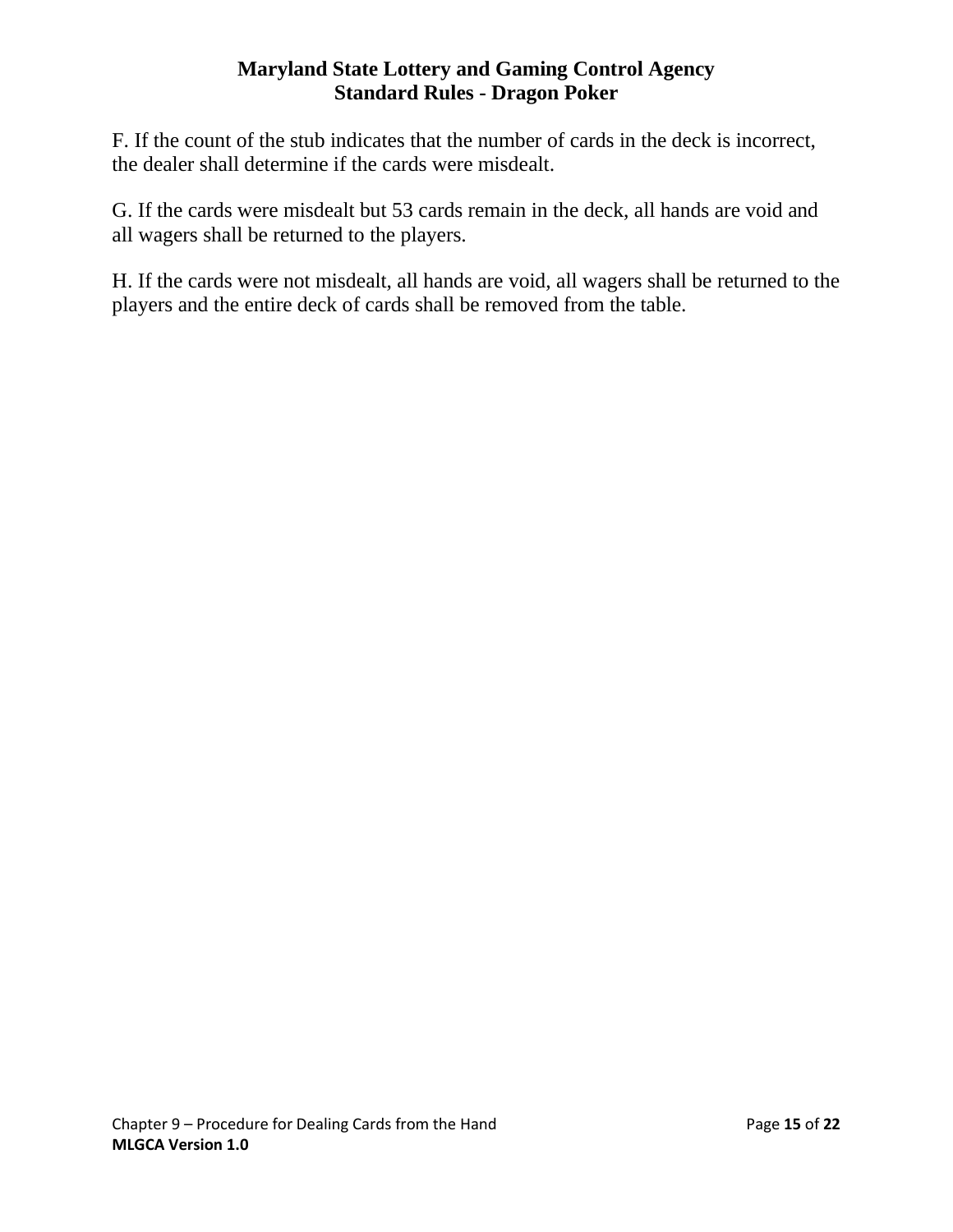## <span id="page-15-0"></span>**Chapter 10 - Procedure for Dealing Cards from an Automated Dealing Shoe.**

A. If the cards are dealt from an automated dealing shoe, the following requirements shall be met:

(1) After the procedures required under Chapter 5 - Shuffling and Cutting the Cards have been completed, the cards shall be placed in the automated dealing shoe.

B. The dealer shall:

(1) Deliver the first stack of cards dispensed by the automated dealing shoe face down to the player farthest to the dealer's left who has placed a wager in accordance with Chapter 7 -Wagers;

(2) As the remaining stacks are dispensed to the dealer by the automated dealing shoe, moving clockwise around the table, deliver a stack face down to each of the other players who has placed a wager in accordance with Chapter 7 -Wagers;

(3) Deliver a stack of three cards face down to the area designated for the placement of the dealer's cards; or

(4) Leave the dealer's cards in the shuffler until all the players have acted on their hands in accordance with Chapter 11 – Procedures for Completing a Round of Play; and

(5) After each stack of three cards has been dispensed and delivered in accordance with §B of this chapter, remove the stub from the automated dealing shoe and, except as provided in §D of this chapter, place the cards in the discard rack without exposing the cards.

C. If an automated card shuffling device described in Chapter 5 - Shuffling and Cutting the Cards is not being used, the dealer shall count the stub at least once every 5 rounds of play to determine if the correct number of cards is still present in the deck by counting the cards face down on the layout.

D. If the count of the stub indicates that 53 cards are in the deck, the dealer shall place the stub in the discard rack without exposing the cards.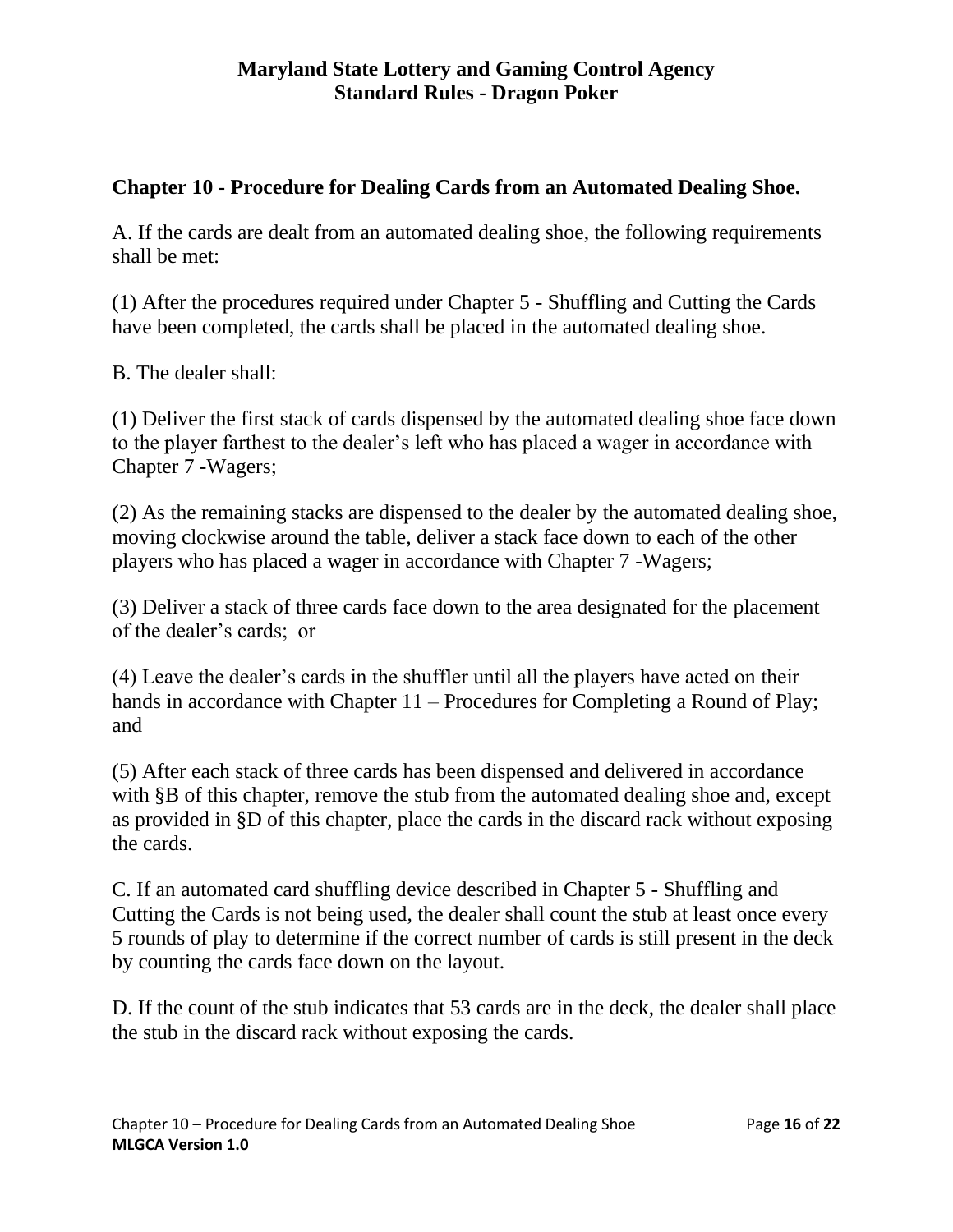E. If the count of the stub indicates that the number of cards in the deck is incorrect, the dealer shall determine if the cards were misdealt.

F. If the cards were misdealt but 53 cards remain in the deck, all hands are void and all wagers shall be returned to the players.

G. If the cards were not misdealt, all hands are void, all wagers shall be returned to the players and the entire deck of cards shall be removed from the table.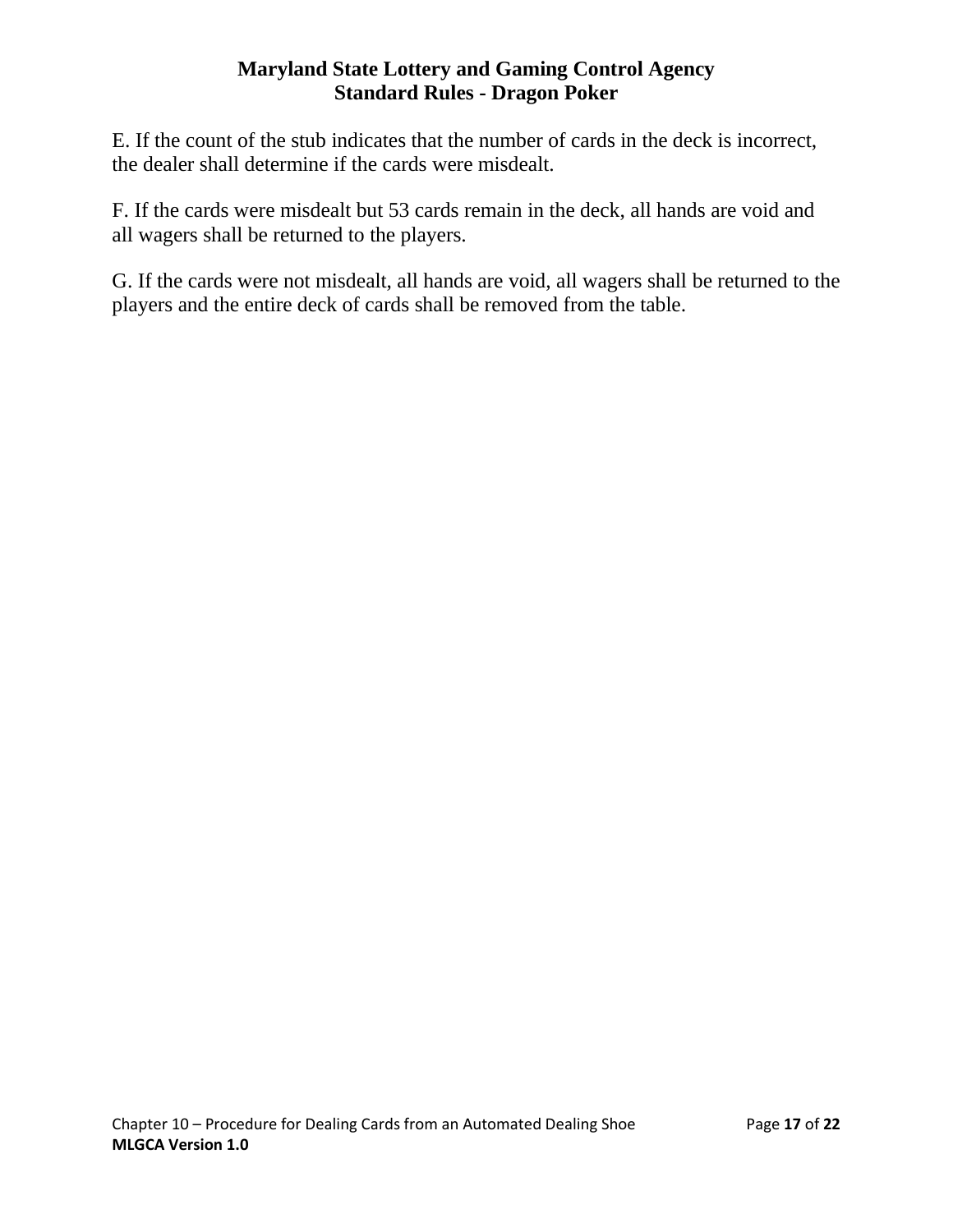## <span id="page-17-0"></span>**Chapter 11 - Procedure for Completing a Round of Play.**

A. After the dealing procedures required under Chapters 8 - Procedure for Dealing Cards from a Manual Dealing Shoe, 9 - Procedure for Dealing Cards from the Hand or 10 - Procedure for Dealing Cards from an Automated Dealing Shoe have been completed, a player shall examine the player's cards subject to the following limitations:

(1) A player who wagers at Dragon Poker shall be responsible for the player's hand;

(2) No individual other than the dealer and the player to whom the cards were dealt may touch a player's cards; and

(3) A player shall keep the player's three cards in full view of the dealer at all times.

B. After all players have examined their cards, beginning with the player farthest to the dealer's left and moving clockwise around the table, the dealer shall ask each player who placed an Ante Wager and Ante Bonus Wager if the player wishes to make a Play Wager in an amount equal to the player's Ante Wager or forfeit the Ante Wager and Ante Bonus Wager and end the player's participation in the round of play.

C. If a player:

(1) Has placed an Ante Wager, a Ante Bonus Wager and a Three Card Bonus Wager, but does not make a Play Wager, the player shall forfeit both the Ante Wager and the Ante Bonus Wager but does not forfeit the Three Card Bonus Wager;

(2) Has placed an Ante Wager, a Ante Bonus Wager and a Dragon Wager, but does not make a Play Wager, the player shall forfeit both the Ante Wager and the Ante Bonus Wager but does not forfeit the Dragon Wager;

D. After each player who has placed an Ante Wager and Ante Bonus Wager has either placed a Play Wager on the designated area of the layout or forfeited the player's Ante Wager and hand, the dealer shall:

(1) Except for the cards of those players who placed a Three Card Bonus Wager and Dragon Wager, collect all forfeited wagers and associated cards and place the cards in the discard rack;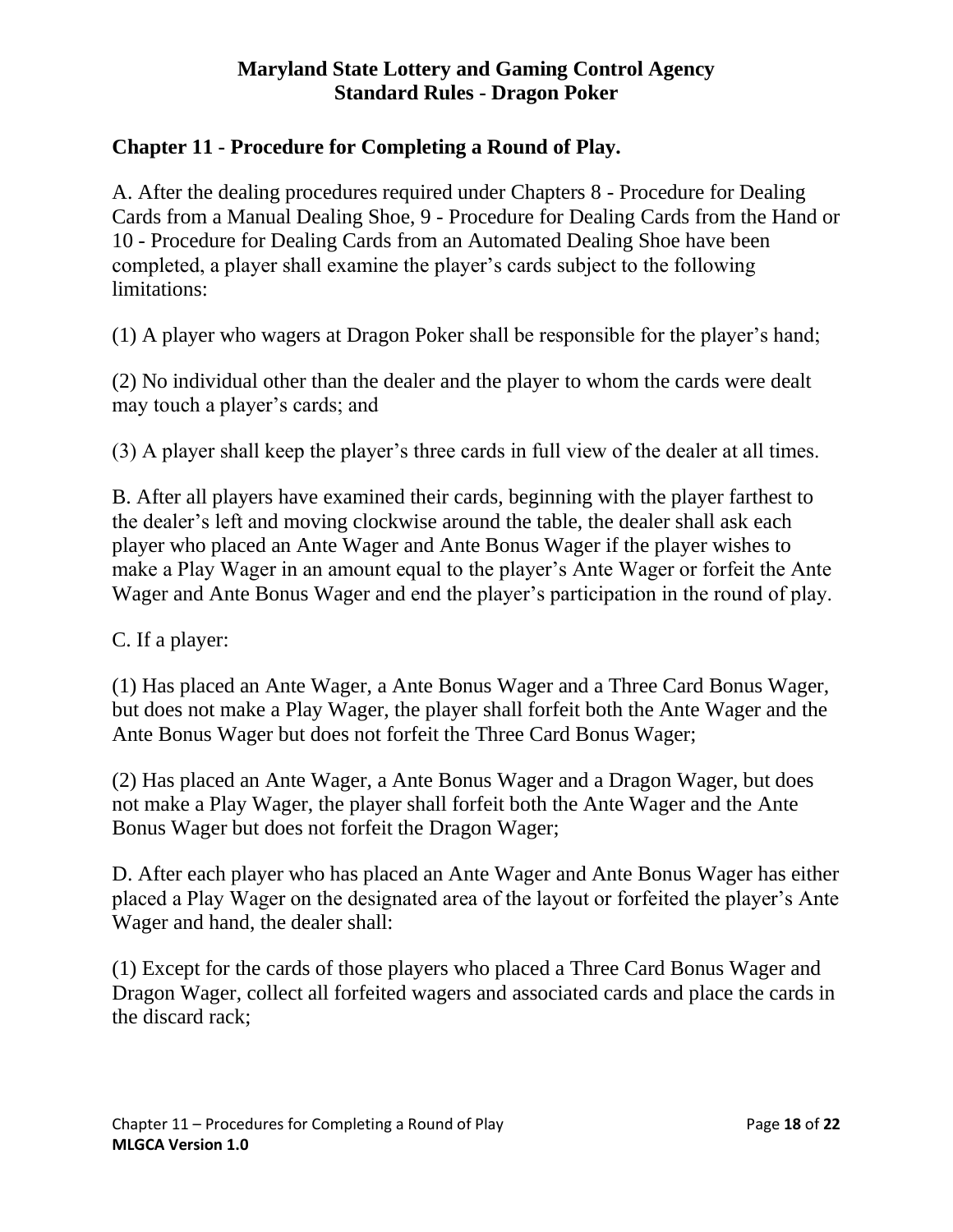(2) Reveal the dealer's cards face up or remove the dealer's cards from the shuffler and expose the dealer's cards and place the cards so as to form the highest possible ranking Dragon Poker hand;

(3) Beginning with the player farthest to the dealer's right and continuing around the table in a counterclockwise direction, the dealer shall:

(a) Turn the three cards of each player face up on the layout;

(b) Settle the Three Card Bonus Wager, if offered by the facility operatory;

(c) Pay the winning Three Card Bonus Wager in accordance with Chapter 12 – Payout Odds;

(d) Settle the Dragon Wager, if offered by the facility operatory; and

(e) Pay the winning Dragon Wager in accordance with Chapter 12 – Payout Odds.

(f) Examine the cards of the player and form the highest possible ranking Dragon Poker hand for each player;

(g) If the player's highest ranking Dragon Poker hand is ranked higher than the dealer's Dragon Poker hand, pay the Ante and Ante Bonus Wagers in accordance with the payout odds in Chapter 12 - Payout Odds;

(h) If the player's Dragon Poker hand is ranked lower than the dealer's Dragon Poker hand, immediately collect the Ante, Ante Bonus, and Play Wagers made by the player;

(i) If the player's Dragon Poker hand is equal to the dealer's Dragon Poker hand, return the player's Ante Wager, Ante Bonus, and Play Wagers;

E. After all wagers of the player have been settled, the dealer shall remove all remaining cards from the table and place them in the discard rack in a manner that permits the reconstruction of each hand in the event of a question or dispute.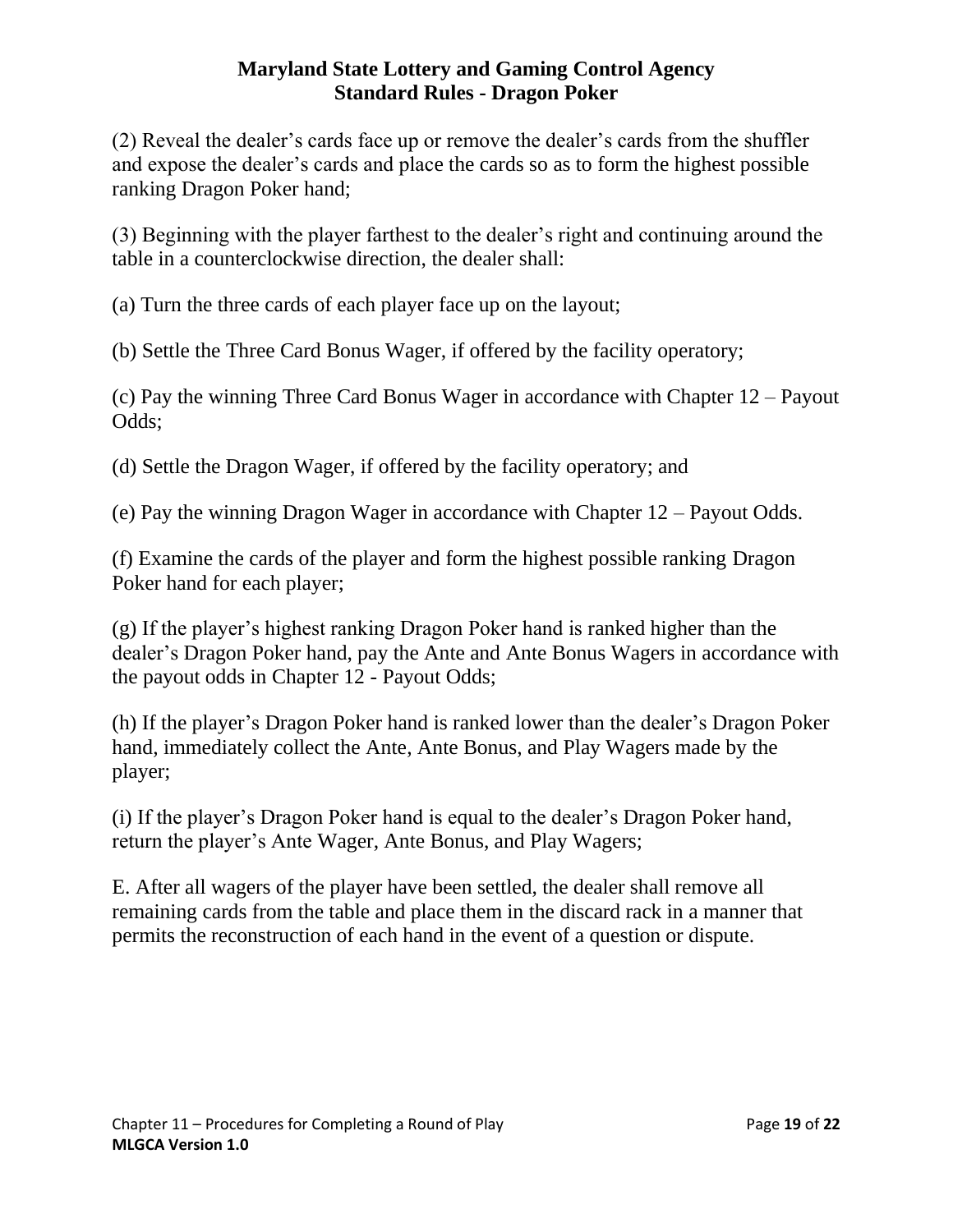## <span id="page-19-0"></span>**Chapter 12 - Payout Odds.**

A. A facility operator shall pay each winning Ante Wager and Play Wager at odds of 1 to 1.

B. A facility operator shall pay the player's winning Ante Bonus Wager in accordance with the odds in one of the following paytables; selected by the facility operator in its Rules Submission:

(1) Paytable A:

- (a) For Three Dragons the payout is 30 to 1;
- (b) For Three Phoenix the payout is 10 to 1;
- (c) For Trips the payout is 6 to 1;
- (d) For a Pair of Dragons the payout is 2 to 1;
- (e) For a Pair of Phoenix the payout is 1 to 1; or
- (f) For a Winning Hand the payout is a push;

(2) Paytable B:

- (a) For Three Dragons the payout is 30 to 1;
- (b) For Trips the payout is 4 to 1;
- (c) For a Pair of Pandas or Better the payout is 1 to 1; or
- (d) For a Winning Hand the payout is a push;

C. A player placing a Three Card Bonus Wager shall be paid at the odds in one of the following paytables, selected by the facility operator in its Rules Submission:

(1) Paytable A:

- (a) For Three Dragons the payout is 40 to 1;
- (b) For Three Phoenix the payout is 30 to 1;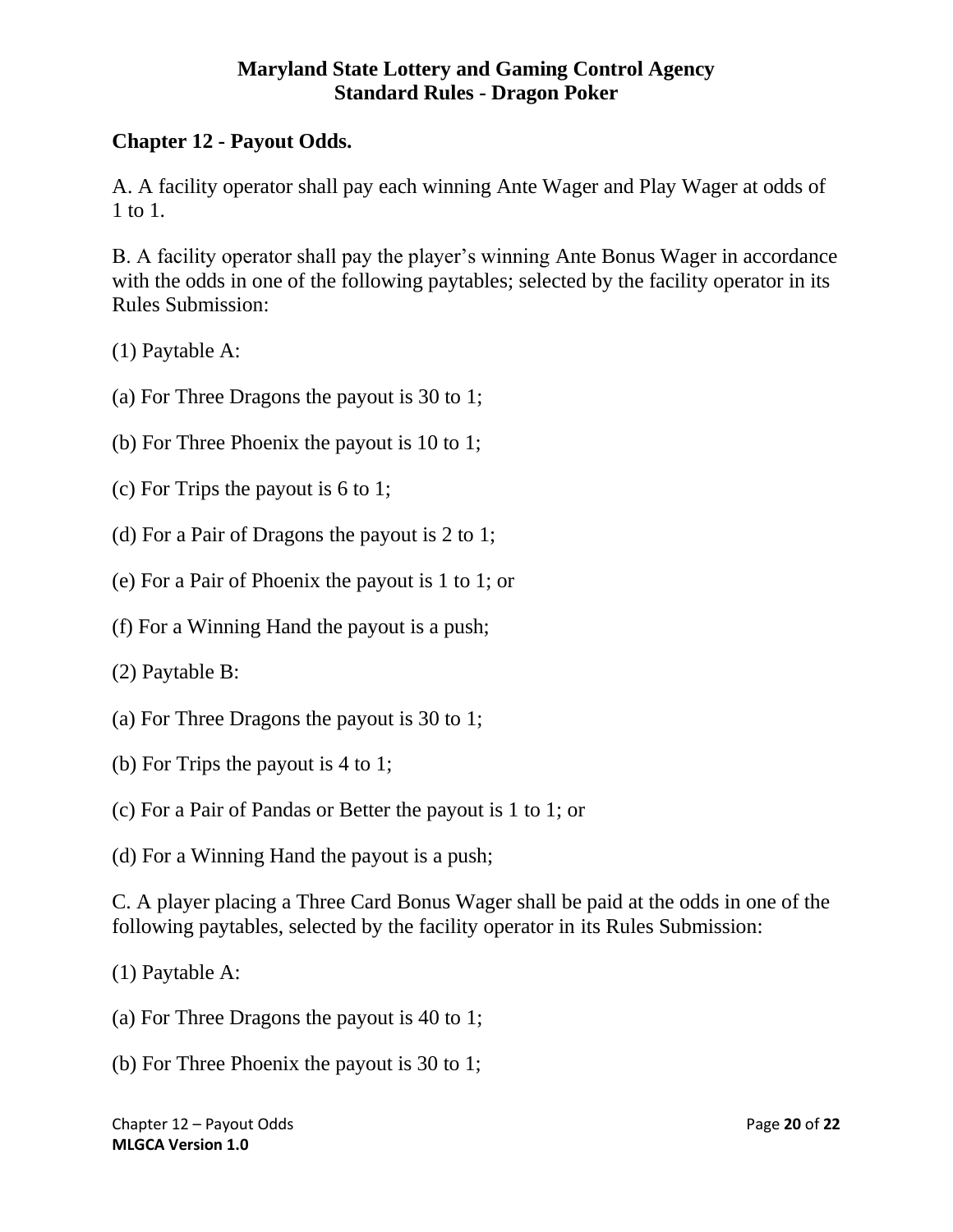- (c) For Three Tigers the payout is 15 to 1;
- (d) For Trips the payout is 10 to 1;
- (e) For a Pair of Dragons the payout is 4 to 1;
- (f) For a Pair of Phoenix the payout is 2 to 1; or
- (g) For a Pair of Tigers the payout is 1 to 1;

(2) Paytable B:

- (a) For Three Dragons the payout is 40 to 1;
- (b) For Three Phoenix the payout is 30 to 1;
- (c) For Three Tigers the payout is 20 to 1;
- (d) For Trips the payout is 10 to 1;
- (e) For a Pair of Dragons the payout is 4 to 1;
- (f) For a Pair of Phoenix the payout is 2 to 1; or
- (g) For a Pair of Tigers the payout is 1 to 1.

D. A player placing a Dragon Wager shall be paid at the odds in the following paytable:

- (1) Paytable A:
- (a) For Three Red Dragons the payout is 1000 to 1;
- (b) For Three Blue Dragons the payout is 1000 to 1;
- (c) For Three Dragons with Gold Dragon the payout is 200 to 1;
- (d) For Three Dragons the payout is 60 to 1;
- (e) For a Pair of Dragons the payout is 7 to 1;
- (f) For a Gold Dragon the payout is 5 to 1.